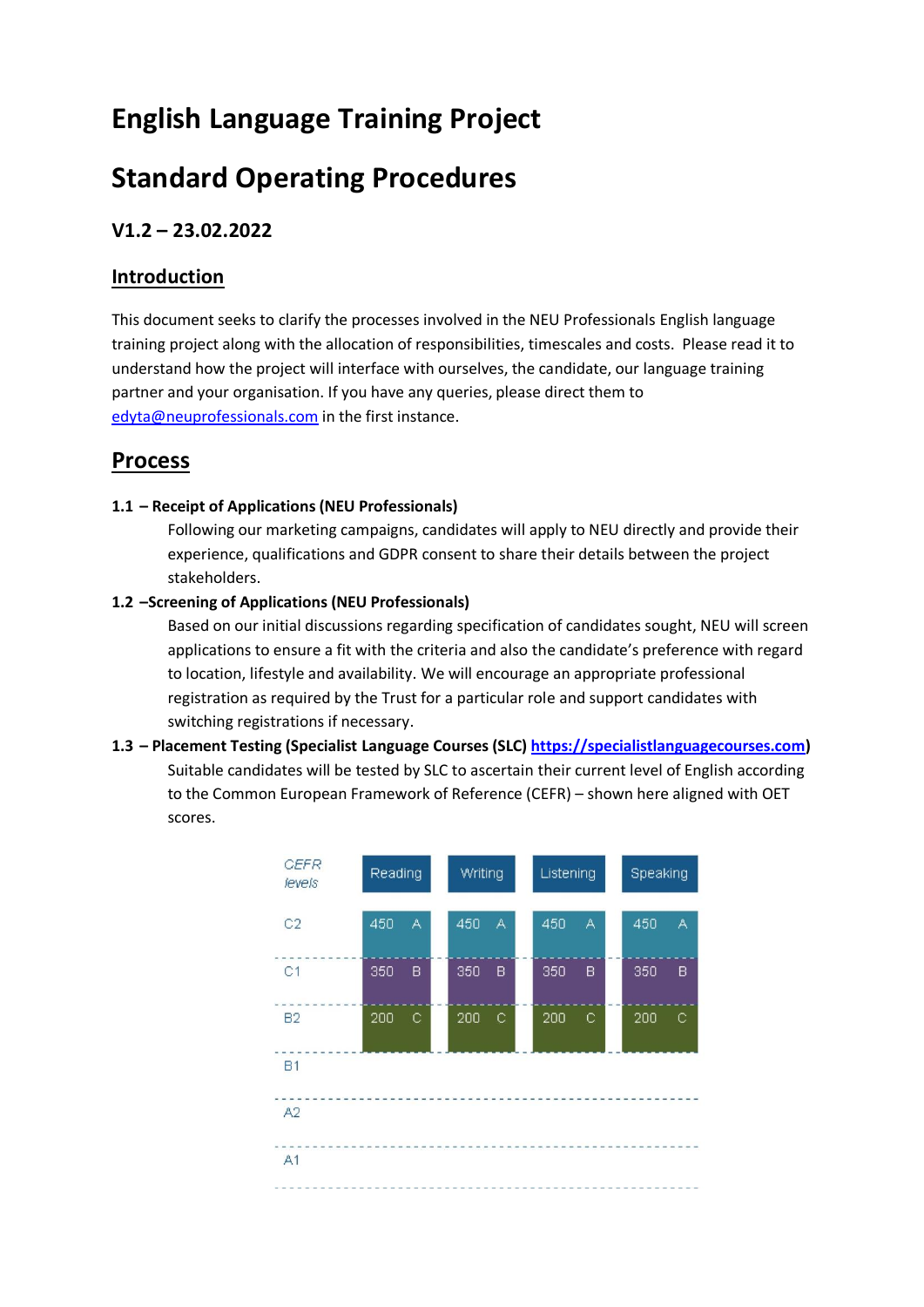Those achieving scores demonstrating a high proficiency of English and a likelihood of successful OET certification after an 8-week course will be highlighted to NEU. A minimum score of high B2 is required in placement tests to be considered for the courses.

#### **1.4 – Shortlisting of candidates (NEU Professionals)**

Based on the feedback from SLC, NEU will communicate with candidates to understand their training availability and capacity for an intensive course. Those who fulfil all client criteria and are fully engaged in the process will then be uploaded to our online platform (SharePoint) and scheduled for interview.

#### 1.5 – **Interview (Client Trust)**

Candidates will be video interviewed by clients during a fully-managed schedule facilitated by NEU. A Project Manager will be on-hand at all times to ensure smooth progress and availability of information.

#### 1.6 – **Language Course Enrolment (Specialist Language Courses)**

Following notification of a candidate's success at interview, the candidate will be enrolled on an intensive 8-week OET preparation course comprising tutor-led classes 3 times per week and online interactive courses to supplement this.

- NB. The £320 cost of this course per candidate is payable on enrolment and will be facilitated by NEU for expediency. This will be immediately invoiced to the Trust as a pass-through cost with 14 day payment terms.
- If a course was not completed, NEU would attempt to reclaim the funds from the candidate and refund the Trust.
- It is also recommended that the Trust sponsors professional registration fees in advance to eliminate delays that may be caused by candidate's lack of affordability. As above, these fees can also be facilitated by NEU and invoiced as pass-through. In Trusts where this cost does not form part of the relocation package, candidates will have agreed that Trusts can reclaim this via salary sacrifice.

#### **1.7 – Client / Candidate Engagement Sessions (Client Trust)**

In parallel to their language training, we strongly advise Trusts to begin the process of candidate engagement to build a sense of belonging and excitement. We recommend fortnightly Teams calls with the groups to increase conversion rates and motivate candidates to put everything into their studies. In particular this might involve introducing them to future colleagues, showing them the workplace and outlining the nature of work performed in your establishment.

#### **1.8 – Mid-course assessment (Specialist Language Courses)**

Around halfway through the language course SLC will informally assess the progress of each candidate and provide an assessment of their likelihood of successful exam clearance. This will allow time to make any particular adjustments for individuals, or recognise that an individual may need training beyond the allotted period.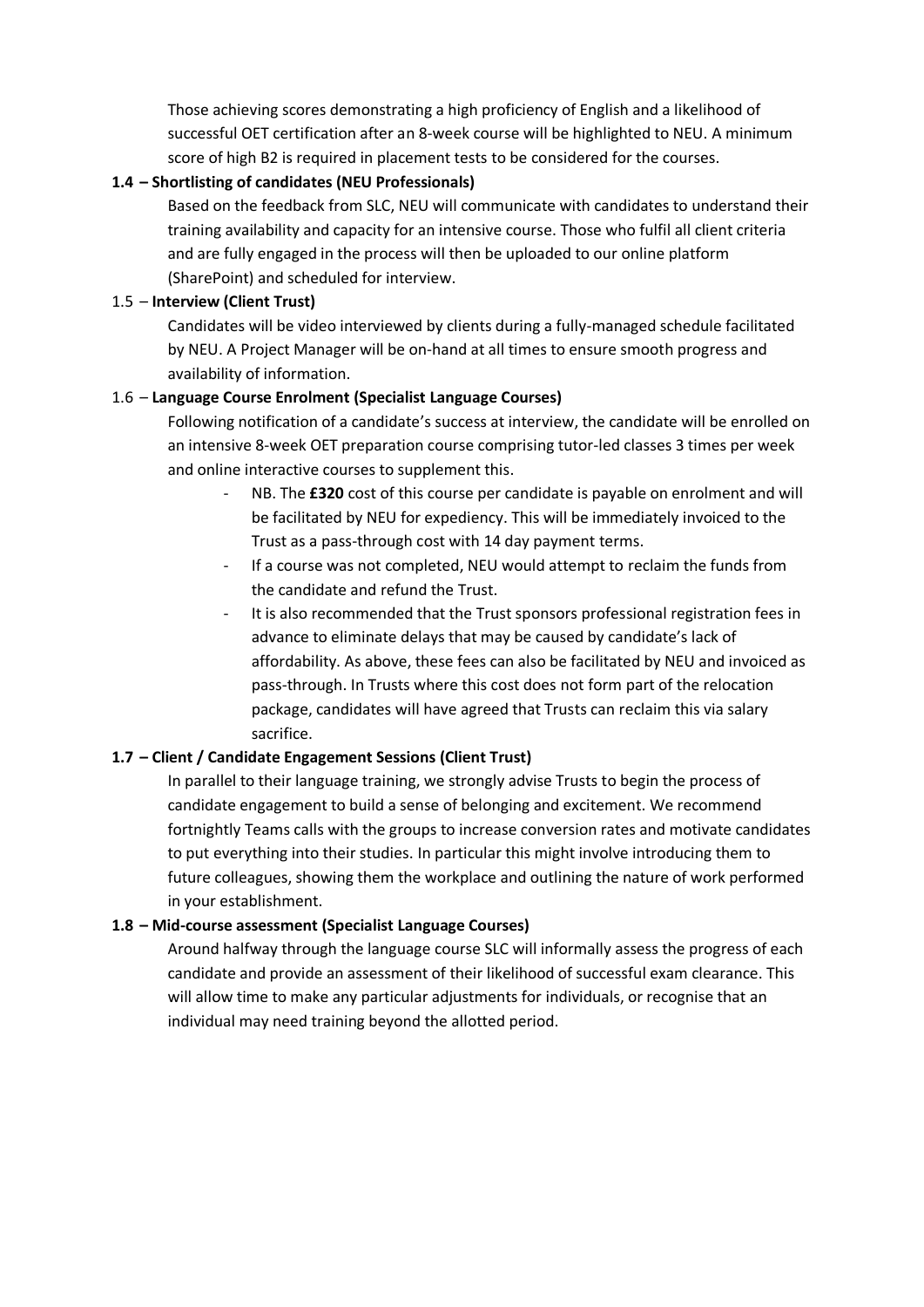| <b>自 Attendance</b><br><b>E1</b> Profile<br><b>B</b> Classes                               | Related Contacts                                             | III Notes<br>Create Documents                                                                                         |                |                                                                    |
|--------------------------------------------------------------------------------------------|--------------------------------------------------------------|-----------------------------------------------------------------------------------------------------------------------|----------------|--------------------------------------------------------------------|
| Attendance                                                                                 |                                                              |                                                                                                                       |                |                                                                    |
|                                                                                            |                                                              |                                                                                                                       |                | DATE: Total                                                        |
|                                                                                            |                                                              |                                                                                                                       |                |                                                                    |
|                                                                                            |                                                              | Attendance                                                                                                            | Volume         | Percentage (%)                                                     |
|                                                                                            |                                                              | Present                                                                                                               | $\overline{3}$ | 37.50                                                              |
|                                                                                            |                                                              | Absent                                                                                                                | $\Delta$       | 50.00                                                              |
| ATTENDANCE                                                                                 | $\mathbb{Q}$                                                 | Late                                                                                                                  | $\uparrow$     | 12.50                                                              |
| $\mathsf{Q}$<br>Lesson #1<br><b>BETHAN TEST</b>                                            | DEMO class 3_Group_150 hours OET<br>Join Online Video Lesson | Demo Student 2<br><b>ABSENT</b><br>17                                                                                 | Demo Student 1 | DEMO TEACHER<br><b>Z EDIT</b><br>Ma Teacher<br>$\sim$<br>show more |
| PRESENT<br>H.                                                                              | 語                                                            | 3读:                                                                                                                   | LATE<br>E.     | $+ - -$<br><b>Q</b> ACTIONS                                        |
| $10:00 - 12:00$<br>14-09-2020<br><b>Lt.</b> 5 STUDENTS<br>Demo Student 3<br>PRESENT<br>3 黄 |                                                              | Demo Student 4<br><br>PRESENT                                                                                         |                | [p] Invite to Portal<br>Print Register                             |
| <br>\$1.50                                                                                 |                                                              | $-0.0$                                                                                                                |                |                                                                    |
| <b>B</b> TEACHER NOTES<br>for specific information.                                        |                                                              | Overall, the class are engaged and progressing well. There [Mere a few connections issues today, see individual notes |                |                                                                    |
| $\mathbf{E}$ <b>STUDENT NOTES</b>                                                          |                                                              |                                                                                                                       |                |                                                                    |

Attendance and progress will be continually monitored via SLC's online platform to ensure only the most committed students are approved for examination. Statistics are available in real-time and a system of stars and flags is used for noting commitment – based on these NEU will intervene where there are areas of concern and attempt to modify behaviour. Clients will be provided reporting statistics for all candidates at all stages on a fortnightly basis by the Project Manager.

#### **1.9 – Exam Booking (NEU Professionals)**

For those candidates who receive strong course reports and are deemed highly likely to pass their OET test, NEU will book examinations on the soonest possible date following the course. This needs to be done prior to the course finishing due to the requirement to book well in advance.

- NB. The **£350** cost of this exam per candidate is payable on registration and will be facilitated by NEU for expediency. This will be immediately invoiced to the Client Trust as a pass-through cost with 14 day payment terms.
- In Trusts where this cost does not form part of the relocation package, candidates will have agreed that Trusts can reclaim this via salary sacrifice.
- If a candidate were to not continue with the recruitment process, NEU will attempt to reclaim the funds from the candidate and refund the Trust.